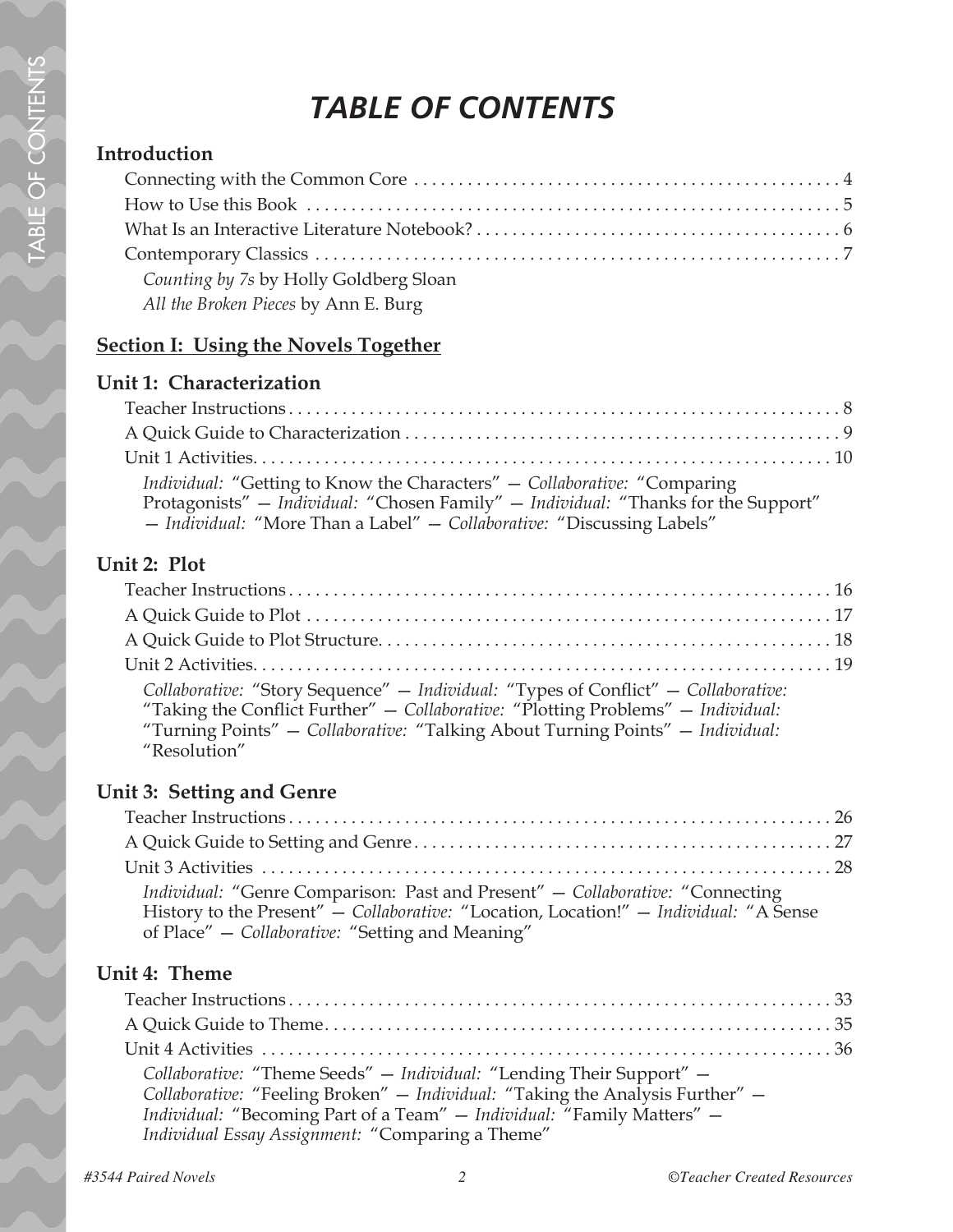### *TABLE OF CONTENTS (cont.)*

| Unit 5: Craft and Structure<br>Collaborative: "Identifying Tone" - Collaborative: "Symbolism: A Peek Inside"<br>- Individual: "Symbolism: Building Connections" - Individual: "Form Flip"<br>- Collaborative: "Considering Point of View" - Individual: "Comparing Form<br>Essay Assignment"                                                                                                                                      |
|-----------------------------------------------------------------------------------------------------------------------------------------------------------------------------------------------------------------------------------------------------------------------------------------------------------------------------------------------------------------------------------------------------------------------------------|
| <b>Section II: Single-Novel Activities</b>                                                                                                                                                                                                                                                                                                                                                                                        |
|                                                                                                                                                                                                                                                                                                                                                                                                                                   |
| Unit 6: Activities for Either Novel                                                                                                                                                                                                                                                                                                                                                                                               |
| Individual: "My Word Wall" - Individual: "An Important Event" - Individual:<br>"What If?" — Individual: "Writing a Persuasive Letter" — Individual: "My Book Rating"                                                                                                                                                                                                                                                              |
| Unit 7: Activities for Counting by 7s                                                                                                                                                                                                                                                                                                                                                                                             |
| Individual and Collaborative: "Describing Setting" - Individual: "Summary Skills"<br>- Collaborative: "The Novel's Other Characters" - Individual: "Four Characters,<br>One Scene" - Individual: "Dynamic Helpers" - Individual: "Another Point of View"<br>- Collaborative: "Sharing Points of View" - Individual: "I Predict" - Collaborative:<br>"Create a Novel Poster"                                                       |
| Unit 8: Activities for All the Broken Pieces                                                                                                                                                                                                                                                                                                                                                                                      |
| Individual: "Sum It Up!" - Individual: "Changes" - Collaborative: "Dynamic<br>Discussion" - Collaborative: "Getting to Know Secondary Characters" -<br>Individual: "Transforming Form" - Individual: "Imagining Matt's Future" -<br>Collaborative: "All the Broken Pieces Posters" - Collaborative: "Conduct a Gallery<br>Walk" - Individual: "Finding Out the Facts" - Collaborative: "Historical Events,<br>Fictional Accounts" |
|                                                                                                                                                                                                                                                                                                                                                                                                                                   |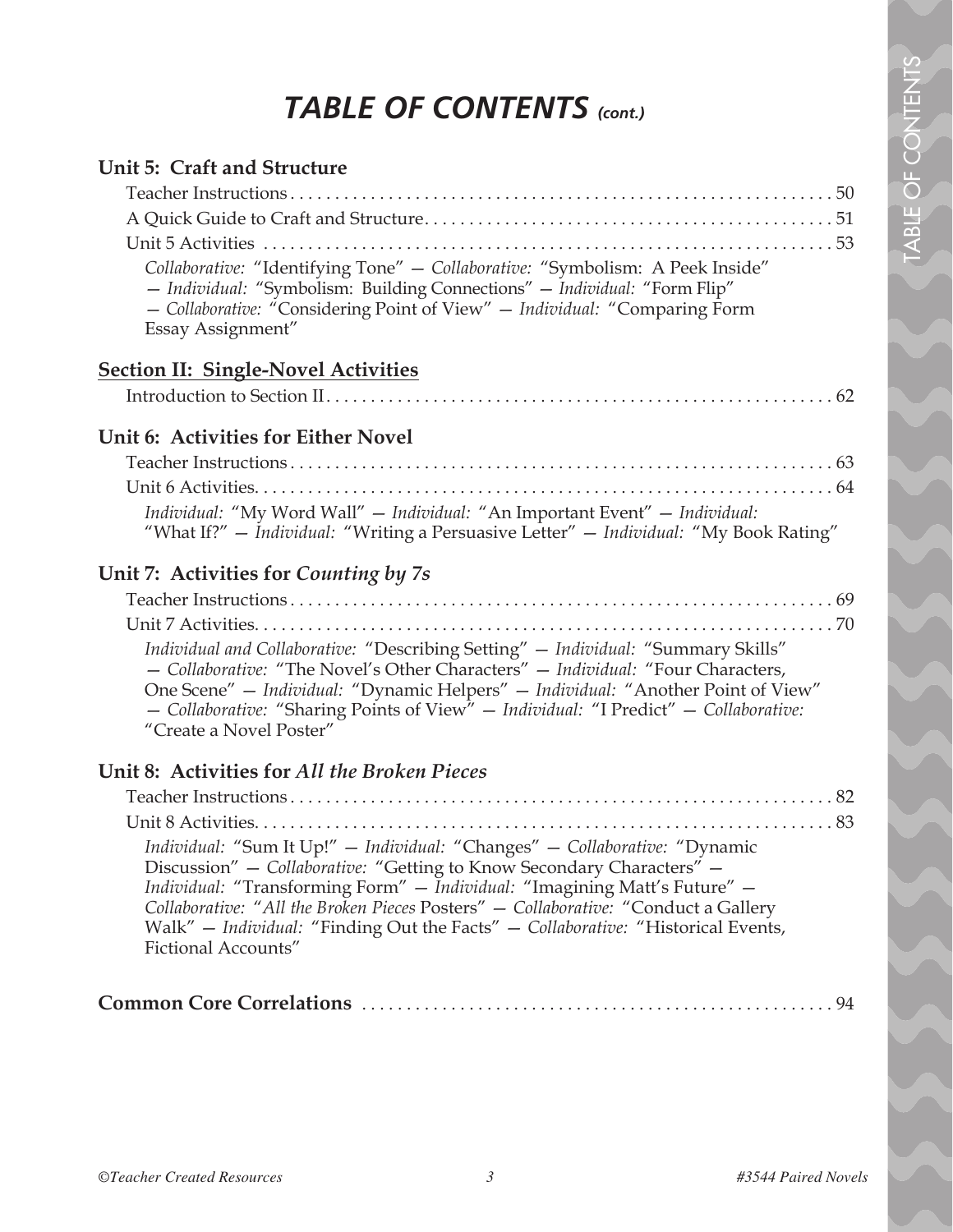### *CONNECTING WITH THE COMMON CORE*

This book responds to the Common Core State Standards' goals of helping students develop the skills necessary to be successful in college and career. Through focused analysis, comparison, and synthesis of two texts, students will strengthen their understanding of literary conventions and build on analytical and argumentation skills. The texts selected for this book represent the high-quality, complex, and engaging new literature that is being produced in today's middlegrade publishing. These contemporary titles are easily relatable to the 21st-century child's experiences and knowledge, creating deeper connections between reader and text and giving the young reader a sense of ownership over the material.

The Common Core State Standards call for emphasis on assignments that encourage students to think critically, analyze deeply, and cite extensively from texts. Under the Common Core Standards, students are expected to progress in their level of comprehension and acquire appropriate academic vocabulary. In addition to building their reading and writing skills, students must also develop their listening and speaking skills in ways that will prepare them for the academic rigor of college.

To increase college readiness, Language Arts assignments are moving away from personal response and toward critical analysis based on information from texts. To prepare for the work they will encounter in college, students must become skilled at developing a strong claim and defending it with evidence from texts. To that end, *Using Paired Novels to Build Close Reading Skills* provides students with opportunities to interact with reading material deeply and in a variety of ways. Comparison activities strengthen students' understanding of the novels themselves, as well as the craft of writing. These

**The activities in this resource focus on two specific novels—** *Counting by 7s* **and** *All the Broken Pieces***—but this same approach can be similarly applied when analyzing and comparing literature in general.**

activities prompt students to examine how each author approaches literary elements such as characterization, theme, and point of view, and to draw conclusions based on the similarities or differences. In order to complete the tasks in these activities, students will need to reflect on their understanding of one book before making connections to the other—a process that will naturally support comprehension skills. The activities in this resource focus on two specific novels—*Counting by 7s* and *All the Broken Pieces*—but this same approach can be similarly applied when analyzing and comparing literature in general.

The activities in this book provide opportunities for individual and collaborative experiences. The individual activities build reading and writing skills by prompting students to develop analytical arguments and cite evidence from the texts. The collaborative activities help students develop critical speaking and listening skills in the context of literary analysis.

Ultimately, we want our children to develop a love of books and to become life-long readers. They can and should be encouraged to make personal connections to the texts and express their feelings about the stories they read. In fact, these types of connections often form the starting point for activities with more academic rigor. To provide students with freedom to interact with texts in more personal and creative ways, we have included Interactive Literature Notebook assignments as well as creative collaborative activities that are intended to enrich the reading experience and foster deeper personal enjoyment of the novels while still providing the foundation for deeper critical engagement.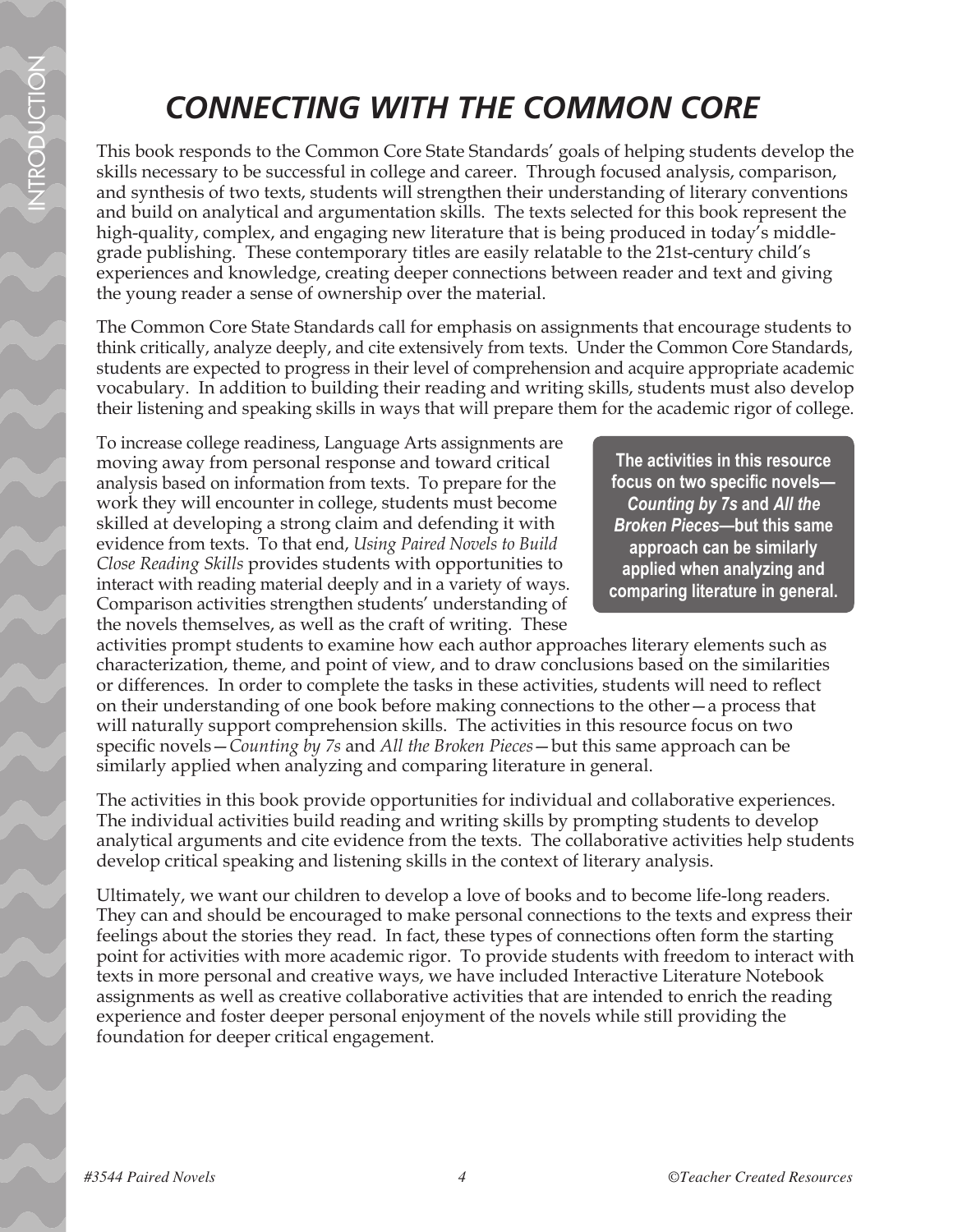### *HOW TO USE THIS BOOK*

#### **Section I (Units 1–5)**

The purpose of this book is to provide you with a variety of activities that connect the two novels in ways that will foster deeper critical and analytical thinking in your students. Section I contains worksheets to be completed after both novels have been read. This section is divided into five units, which are based on the following literary elements: **Characterization** (pages 8–15), **Plot** (pages 16–25), **Setting and Genre** (pages 26–32), **Theme** (pages 33–49), and **Craft and Structure** (pages 50–61).

#### *Unit features include . . .*

#### \ **Teacher Instructions**

The first page of each unit provides you with an overview of the concept, the relevance to student learning, and brief descriptions and suggestions for each activity in the unit.

#### \ **Quick Guide to the Concept**

The top portion of this page provides your students with an introduction to the literary concept around which the unit is built, along with a list of related vocabulary words. The bottom portion contains a list of suggestions for **Interactive Literature Notebook** entries. The Interactive Literature Notebook can be used to allow students to think creatively about the reading and make personal connections to the novels. Some of the ideas can apply to both books, while others are specific to one or the other novel. You can assign a specific topic to your students or allow them to pick from these suggestions. More detailed instructions for the Interactive Literature Notebook can be found on page 6.

#### \ **Unit Activities**

Each unit contains **individual** and **collaborative** activities that support your students' understanding of literary elements and author's craft. Most of the activities also emphasize the use of textual evidence in the form of summarizing, paraphrasing, or quoting. In addition, some are meant to be used as **linked** assignments, with one activity laying the foundation for the next. In some cases, a collaborative activity allows students to brainstorm ideas and discuss the books together before completing a more challenging task in an individual worksheet. Alternately, an individual activity may provide students with an opportunity to reflect on the reading and then practice listening, speaking, and paraphrasing skills in a linked collaborative activity. Look for the following icons in the upper-right corner of each activity page:



 $=$  individual  $\langle A \rangle =$  collaborative  $\langle \rangle$  = linked



#### **Section II (Units 6–8)**

In this section, you will find activities to use during the reading of the individual books. These activities are divided into three groups: those that can be used with either novel, those intended to be used with *Counting by 7s*, and those intended to be used with *All the Broken Pieces*. These activities are meant to supplement the single-novel study activities you may already use. You may want to have students keep all of their single-novel worksheets in a folder and refer back to them when they are completing the novel-comparison activities. This will provide your students with opportunities to review the material, refresh their memories of the books, and practice using notes as a reference for a current assignment.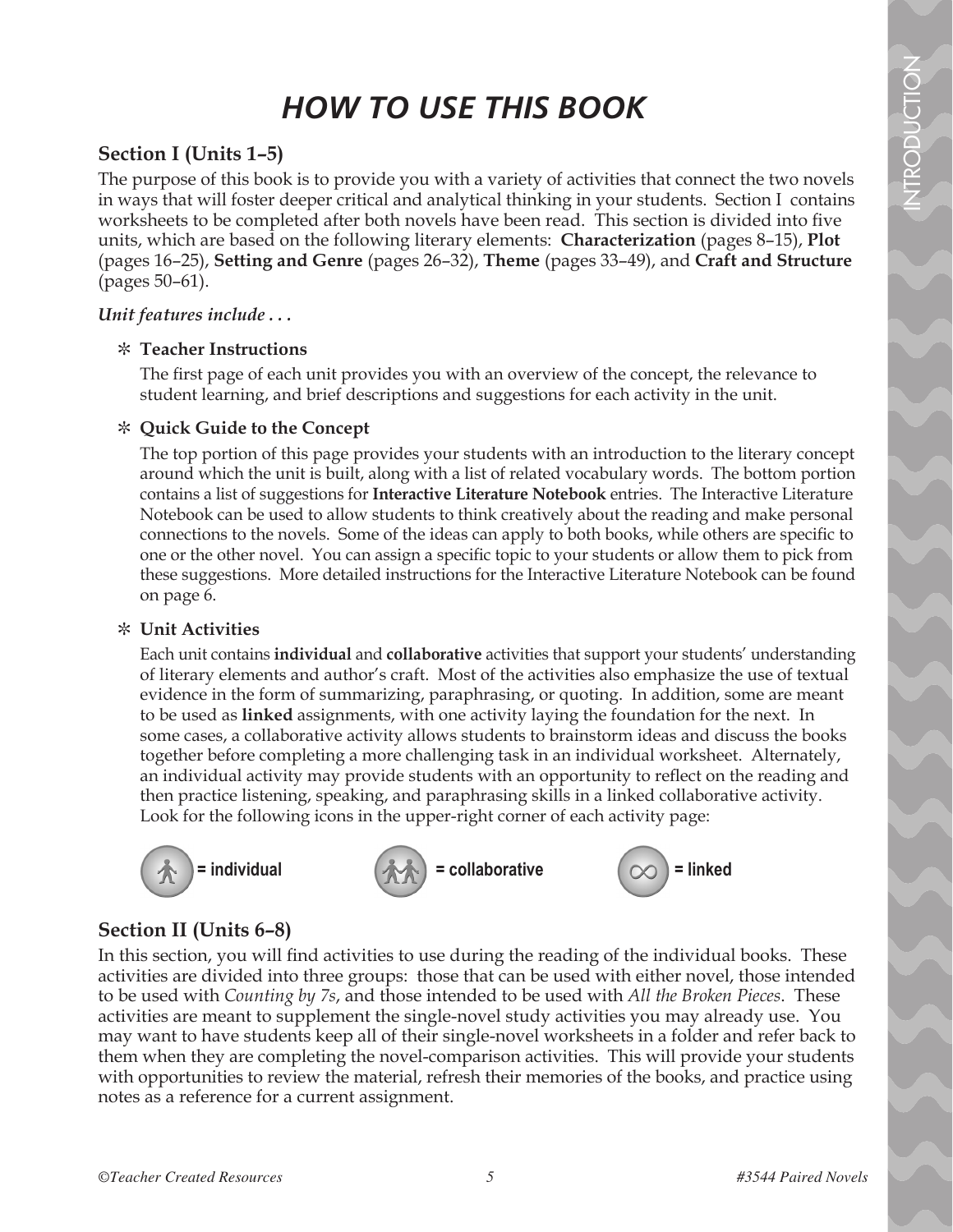### *WHAT IS AN INTERACTIVE LITERATURE NOTEBOOK?*

An Interactive Literature Notebook is a notebook that combines learning materials with personal response. For each student, his or her notebook will serve as a place to record and organize the information learned about the elements of literature. The response pages also encourage a deeper level of creativity and personal reflection toward the novels being analyzed and discussed in class.

For this resource, students may use a composition book, a spiral notebook, or a three-ring binder, depending on teacher preferences and needs. Instruct students to organize their notebooks as follows:



Interactive Literature Notebooks help your students hone the organizational skills they will need to be successful learners in high school and college by developing their competence in note-taking and record-keeping. These notebooks are excellent tools for visual as well as linguistic learners, and they give all students experience in connecting visual and multimedia components with text.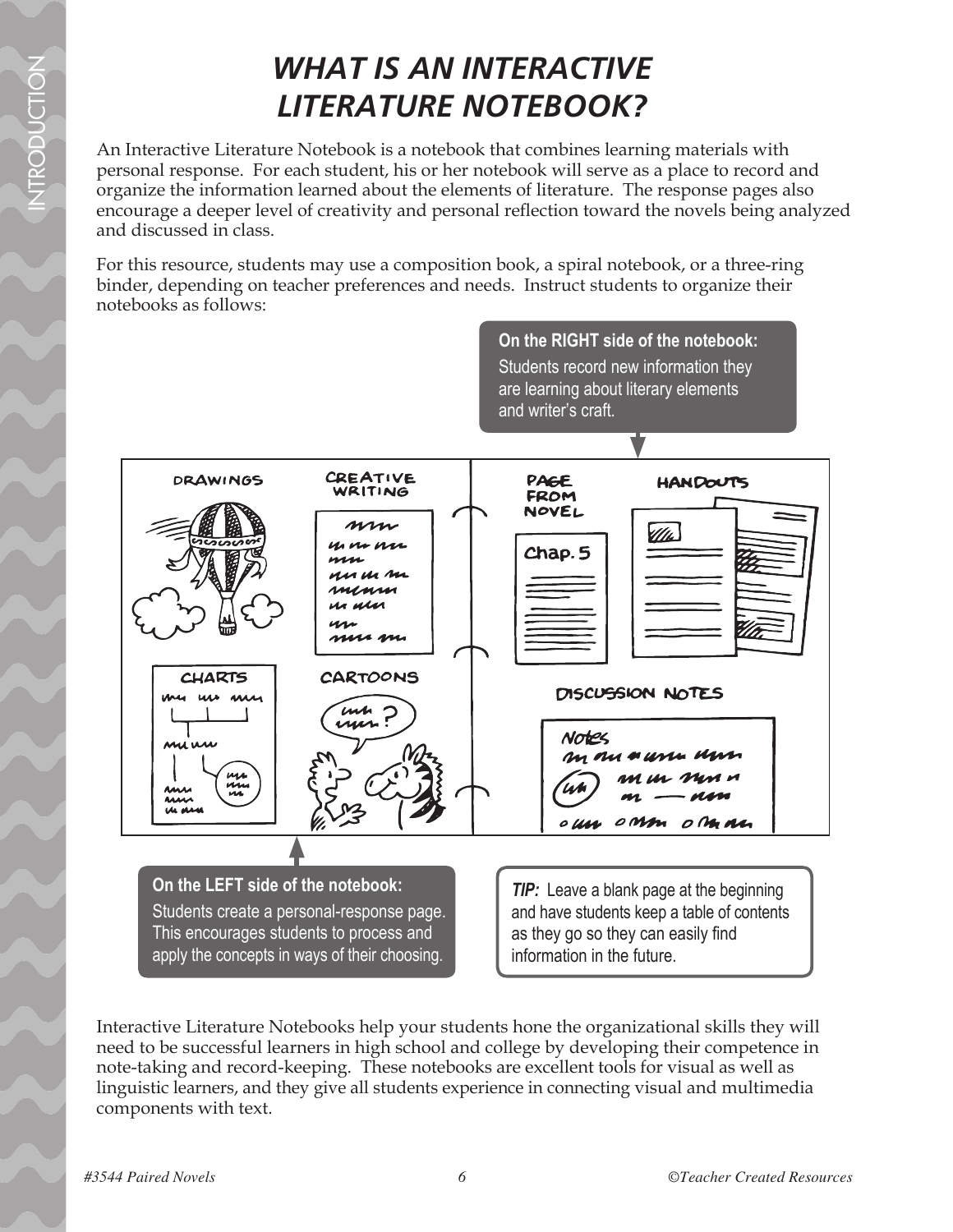$\mathcal{L}_{\mathcal{A}}$ 

H.

 $\mathbb{R}^n$ 

P.

### *CONTEMPORARY CLASSICS*

### *Counting by 7s* **Holly Goldberg Sloan (2013)**

In this touching novel, 12-year-old Willow is devastated by the sudden loss of her adoptive parents, but she finds love, support, and acceptance in a group of virtual strangers who come together to help her. Willow, who has always felt like an outsider, is a genius with an unusual way of viewing the world. The novel's secondary characters are equally interesting and well developed, and each makes a unique and important contribution to Willow's growth.

First-person narration captures Willow's unconventional take on the world, as well as the depth of emotion she experiences during tragedy. The author also intersperses chapters written in third-person to give readers insight into the secondary characters and events happening outside Willow's experience. Readers will connect with the story's themes of supportive friendships, acceptance, perseverance, and new beginnings.

- - *Awards and Honors*
- ➤ *New York Times* Best Seller
- ➤ An Amazon Best Book of the Year 2013
- ► B.E.A. Buzz Book Award 2013
- ➤ A *School Library Journal* Best Book of the Year 2013
- ➤ Dorothy Canfield Fisher Children's Book Award Nominee 2014–2015

**Note:** Page numbers in this guide refer to the 2014 paperback edition published by Puffin Books, Penguin Young Readers Group, New York.

### *All the Broken Pieces* **Ann E. Burg (2009)**

*All the Broken Pieces* is a work of historical fiction told through free-verse poetry. Matt is a young boy who came to the U.S. as a refugee at the end of the Vietnam War. Although he now has a loving and supportive adoptive family, Matt is haunted by memories of the family and home he has lost, as well as the violence he witnessed. He faces prejudice and resentment but also finds love, support, and understanding that help him work toward overcoming tragedy.

This fast-paced and memorable novel provides an opportunity for learning about the impact of the Vietnam War on veterans, families, refugees, and those left behind in Vietnam. The first-person narration along with the poetic form gives readers insight into the emotions and thoughts of a refugee of war. Burg explores the transformative power of opening up to others.

#### **College** *Awards and Honors*

- ➤ ALA Best Books for Young Adults 2010
- ➤ Booklist Top Ten First Novels for Youth 2009
- ➤ Booklist Top Ten Historical Fiction for Youth 2009

a a

m.

p.

- ➤ Cybil's Awards Finalist 2009
- ➤ Winner of the 2010 Jefferson Cup  $\mathcal{L}^{\text{max}}$

**Note:** Page numbers in this guide refer to the 2009 paperback edition published by Scholastic, Inc., New York.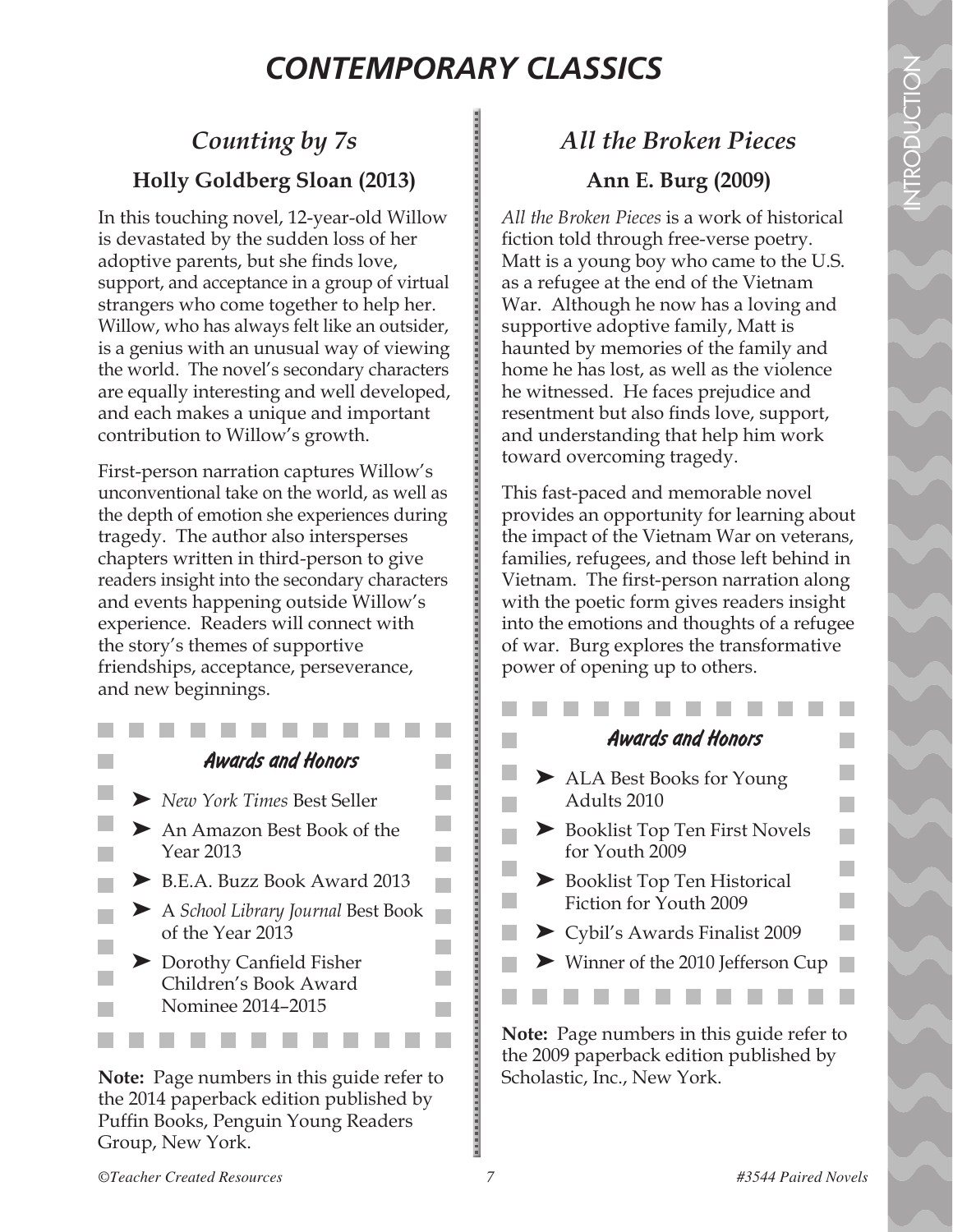Name:

# *GETTING TO KNOW THE CHARACTERS*

Look closely at how the authors help us get to know the main characters. Use evidence from the novels to support your answers.

|                                                                    | <b>Willow</b> | <b>Matt</b> |
|--------------------------------------------------------------------|---------------|-------------|
| How do the protagonists<br>describe themselves?                    |               |             |
| Quotation to support answer                                        |               |             |
| How do the protagonists<br>act at the beginning<br>of the novel?   |               |             |
| <b>Quotation to support answer</b>                                 |               |             |
| How do other characters view<br>the protagonists at the beginning? |               |             |
| Quotation to support answer                                        |               |             |
| How do the protagonists act<br>at the end of the novel?            |               |             |
| Quotation to support answer                                        |               |             |
| How do other people<br>view them at the end?                       |               |             |
| Quotation to support answer                                        |               |             |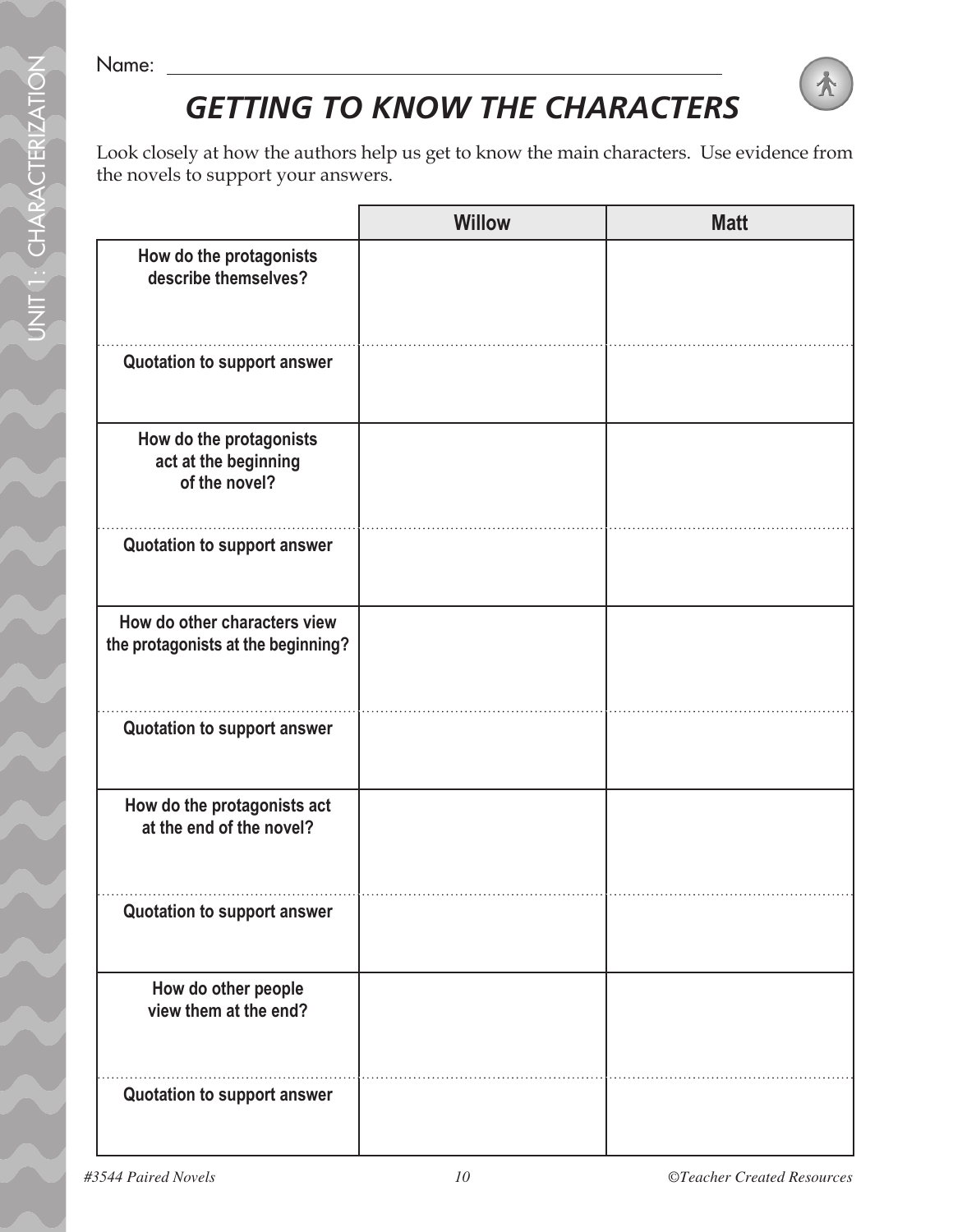| Name(s): |  |
|----------|--|
|          |  |



UNIT 1: CHARACTERIZATION nit 1: Characterization

# *DISCUSSING LABELS*

Share your answers from the worksheet "More Than a Label" (page 14) before completing this worksheet.

After sharing your answers from your character charts with each other, select one character from each book. Decide on a new *positive* label that also fits this character.

| <b>PRACTICE SPEAKING AND LISTENING!</b>                                                           |                                                                                                   |
|---------------------------------------------------------------------------------------------------|---------------------------------------------------------------------------------------------------|
|                                                                                                   |                                                                                                   |
| (name)                                                                                            | (name)                                                                                            |
| Answer the following question aloud<br>and support your opinion with<br>examples from the novels. | Listen to Speaker 1's answer. Use<br>your own words to summarize your<br>partner's claim.         |
| How can labeling other people cause problems?                                                     | then                                                                                              |
| Listen to Speaker 2's answer. Use<br>your own words to summarize your<br>partner's claim.         | Answer the following question aloud<br>and support your opinion with<br>examples from the novels. |
|                                                                                                   | How can labeling yourself cause problems?                                                         |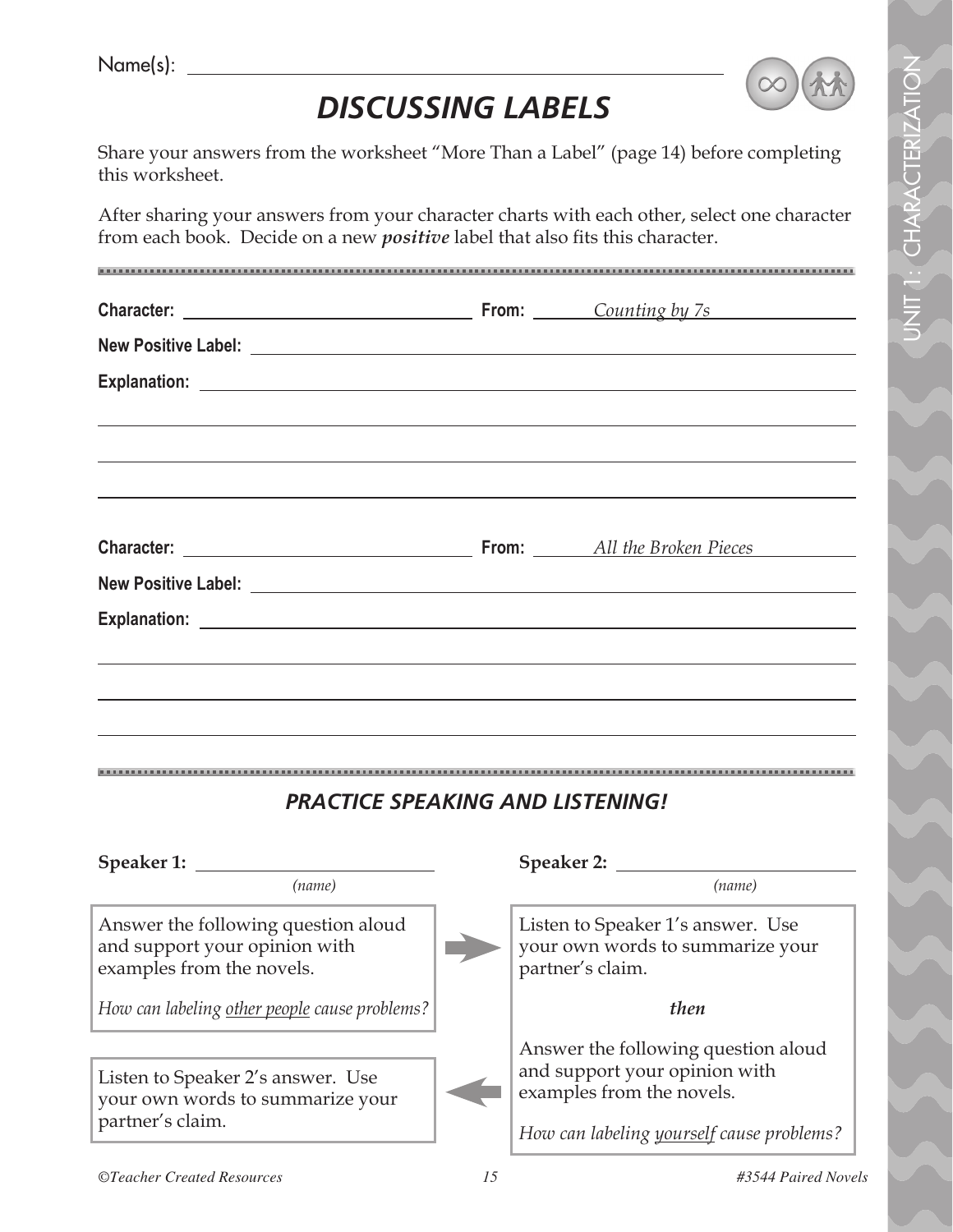Name(s):

# *FEELING BROKEN*



An author chooses a title that reflects the meaning of the book. A title may even have several meanings. Think about the title *All the Broken Pieces* and the different meanings this title could have. How does this title capture the theme of the novel? Could this title also apply to *Counting by 7s*? Work together to analyze the passages listed below.

#### **Read the poem on pages 22–23 of** *All the Broken Pieces***. (It begins, "I close my eyes.")**

- *1.* What is the poem about?
- *2.* What does Matt mean by "broken pieces" in this poem?

#### **Now read Chapter 22 in** *Counting by 7s* **(pages 131–138).**

*3.* How is Willow's experience and reaction similar to Matt's? Give examples and at least one quotation.

*4.* By the end of the novels, are these characters still "broken"? Explain and give an example for each character.

Matt:

Willow:

*5.* Would "All the Broken Pieces" work as a title for *Counting by 7s*? Explain.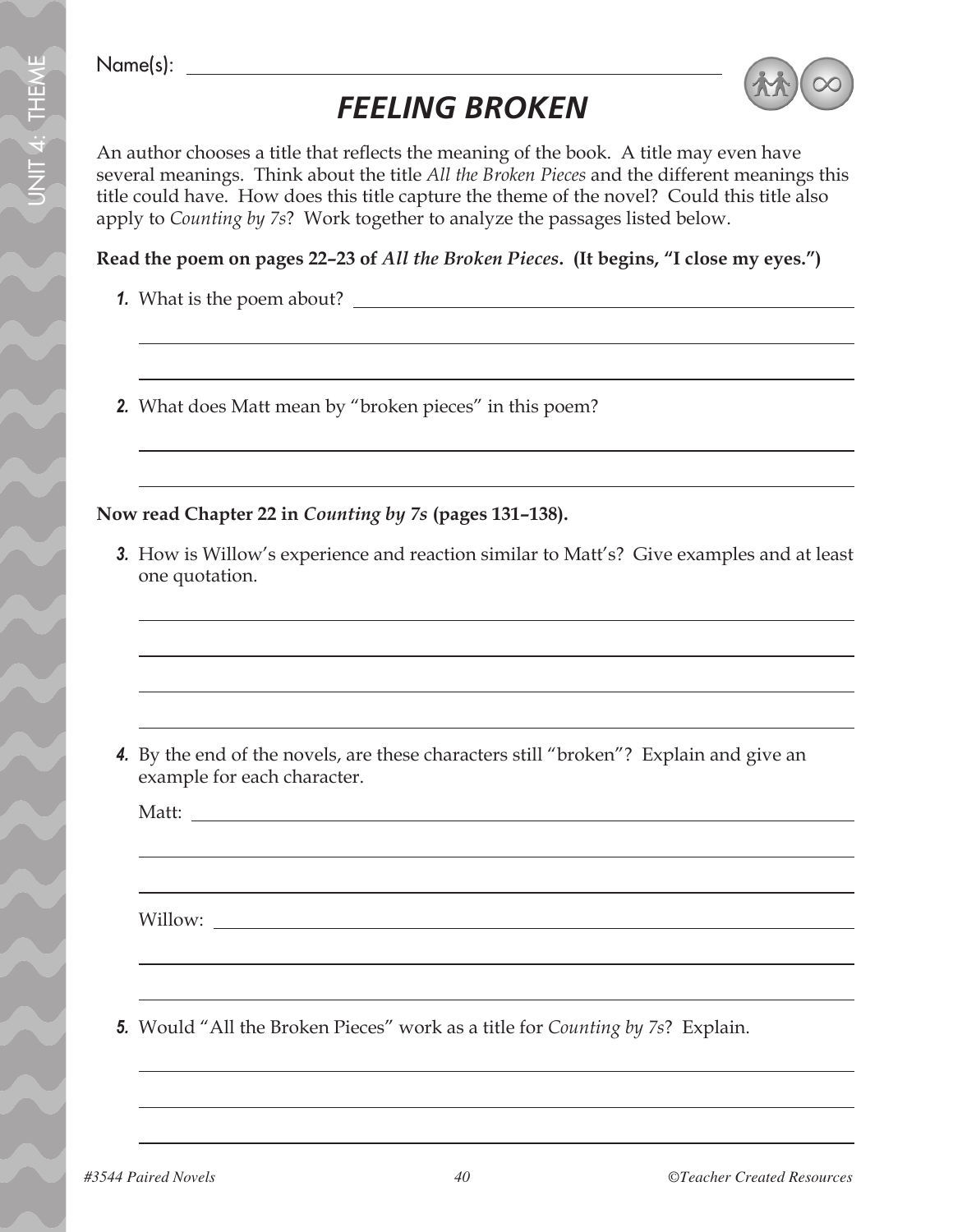Name:

# *TAKING THE ANALYSIS FURTHER*

In the previous activity, you worked with a group to analyze how Matt and Willow are "broken." Think about the ways this idea of being "broken" applies to other characters. Using evidence from both novels, identify how this theme is developed with other characters.

Identify from each novel two secondary characters who are "broken."



Are these characters still broken (or *as* broken) by the end of the novels? Explain.

### *PUT IT ALL TOGETHER*

This theme of being emotionally broken is developed throughout both novels. On a separate sheet of paper, write a paragraph that explains what point you think these authors are making by presenting these broken characters. What do they want readers to realize? End your paragraph by explaining how you came to this conclusion?

*©Teacher Created Resources 41 #3544 Paired Novels*